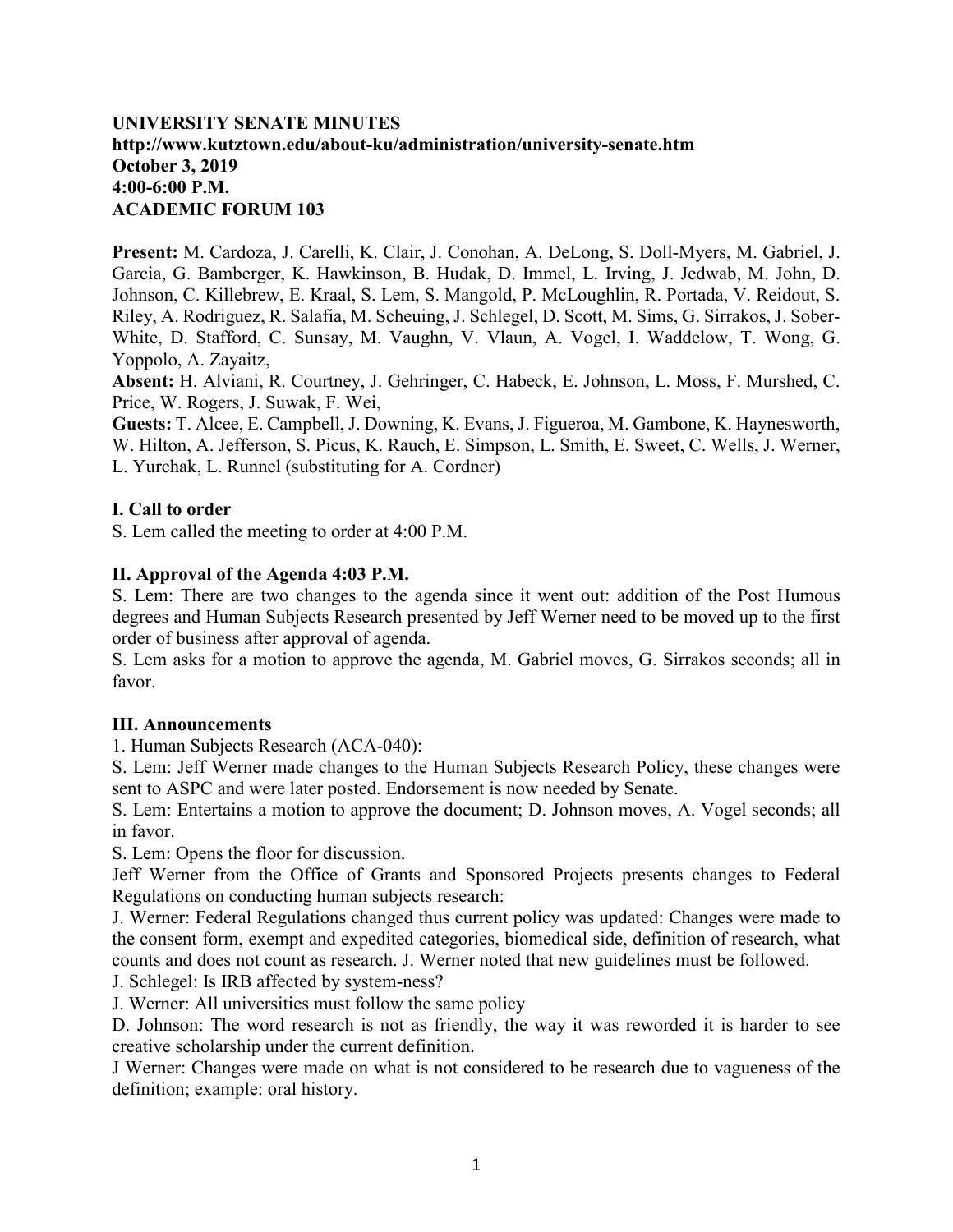J. Werner noted that all questions should be forwarded to his office and he would be happy to walk anyone through the guidelines.

- S. Lem: All in favor of this new policy; all in favor, none opposed or abstained.
- *2. Bookstore Update – J. Downing*
	- Adoption software is now open for winter and spring.
	- Entries were made for faculty members calling for adoptions.
	- The goal is to have all orders in by October 15th,
	- There is an increase in interest in use of access program
	- Infrastructure needs to be created 10/15 hard deadline before billing happens
	- Increase in savings of \$110 on average for students using open access
	- Integration into D2L
	- We are in position for a successful spring 2020

D. Stafford: E. Lindquist and D. Strafford will be hosting a resources workshop on Friday October 11<sup>th</sup> from 1 PM to 2:30 PM in RL 29. Effort last semester provided significant student savings.

- J. Downing: Important to track OER in order to understand savings.
- T. Wong: How can this be tracked?

J. Downing: Tab to select online and also contacting the office is best

# **IV. Guest Speakers**

# *1. Enrollment Management - W. Hilton and K. Evans*

W. Hilton: Introduces K. Evans (Director of Undergraduate Admissions) Krista Evans is from Bethlehem, previously worked at Lehigh University as Interim Director managing programs and student open houses.

W. Hilton will cover: what we are we doing to grow enrollment, what's on the horizon and the Strategic Enrollment Management Plan (SEM).

W. Hilton discussed the following:

- We extended the plan that was created and released in 2017
- This year we will embark upon an SEM process that is more inclusive
- Board of Governors adopted a new policy around tuition (universities can with justification set their own tuition)
- Chancellor is not suggesting major increases in tuition
- Financial Aid optimization (third party vendor to help with pricing strategy) capability and power to develop models for financial aid to increase new student enrollment
- Third parties will examine data, see gaps and see how we can increase student enrollment
- Data will be pulled from Institutional Research, regional and national data and how we have given aid in the past to come up with various models and this would affect new student enrollment.
- Pricing strategies (will be held off)
- SEM process: Have a process that includes faculty, staff, students from institutions that create realistic goals for SEM plan
- Goals must be based on data to create realistic goals
- This plan includes data as well as a team that has faculty and Natalie Snow from IR, Dan Haney, Pam Scampton from Financial Aid, and Kristin Ihling from the Budget Office.
- Members of data team have been working for a week and a half pulling all data sources and putting it in an accessible location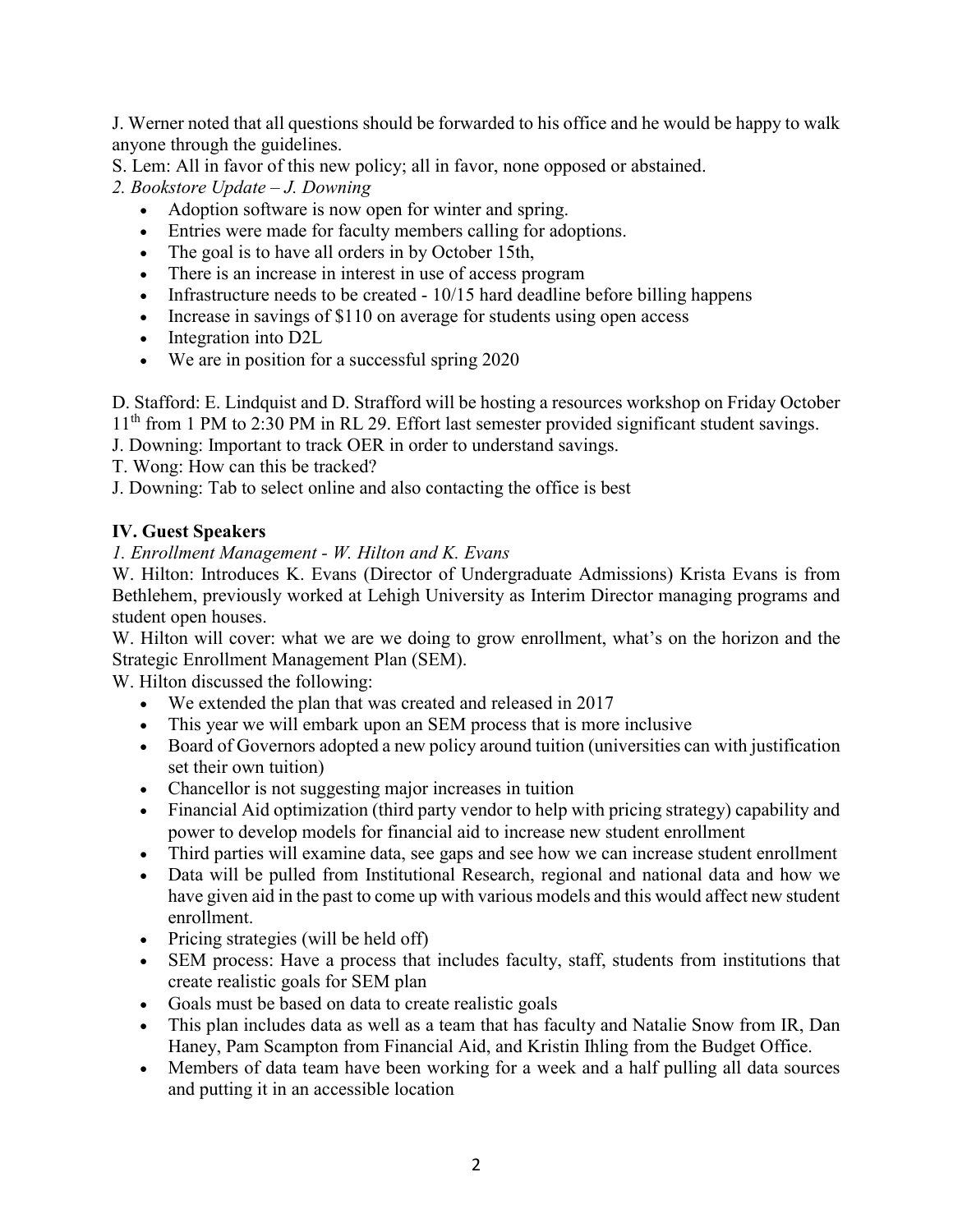- Once data is available, recruitment council and retention council will create 3-4 strategic goals for new student recruitment and the retention council will create strategic goals around retention.
- They will develop goals based upon data; the goals will then be sent to steering committee for approval and suggestions. There are 6-8 goals overall for this plan.
- Recruitment Council consists of the Senate Enrollment Management Committee,
- Retention council consists of the Student Success Team
- Steering Committee is the Strategic Planning and Resources Committee, Executive team is the cabinet
- Both groups have students, faculty and staff,
- Before goals are created, an expert will talk about what strategic goals look like and how they should be developed
- Once subcommittee for each goal is determined and goals are created, subcommittees will be created and individuals will be trained
- The student success team meets every other week
- Enrollment Management Committee also meet regularly and is exploring additional times to meet.
- Timeline is up to individuals involved.

J. Conhan: How does the hold on the pricing strategy impact this?

W. Hilton: Does not know what the vendor will come back with, so cannot answer that question. Based on options presented, it is then up to the institution to decide which model works best with the advice of all entities. It will be up to the Board of Governors in January to decide.

Krista Evans Director of Admissions covered the following in her presentation:

- We increased the number of high school visits by 20%
- We added 2 recruiters in New Jersey (great fertile area)
- Joining the common application (will be up and running soon) used by over 900 colleges across the country.
- Five other PASSHE schools are using the common app: California, Edinboro Millersville, Shippensburg and West Chester
- We still have our KU app
- We have redesigned admissions communications
- New strategy to include school counselors and parents email in the recruitment process
- We designed two new post cards to go to student's mail
- It is important to have a presence in terms of direct mail, we should push students to visit, the second card is pushing them to apply, join and be in the pipeline,
- Email communications: academic offerings, outcomes, experiential opportunities, study abroad, internships,
- Parent email campaign: collect parent email addresses: another data point
- Counselor relationship strategies: connect with counselors because they are recommending and referring schools to students - general newsletters are being sent
- Updates will also be sent to over 6000 counselors
- Territory management: admission counselors now read territories in which they are recruiting to provide continuity and structure.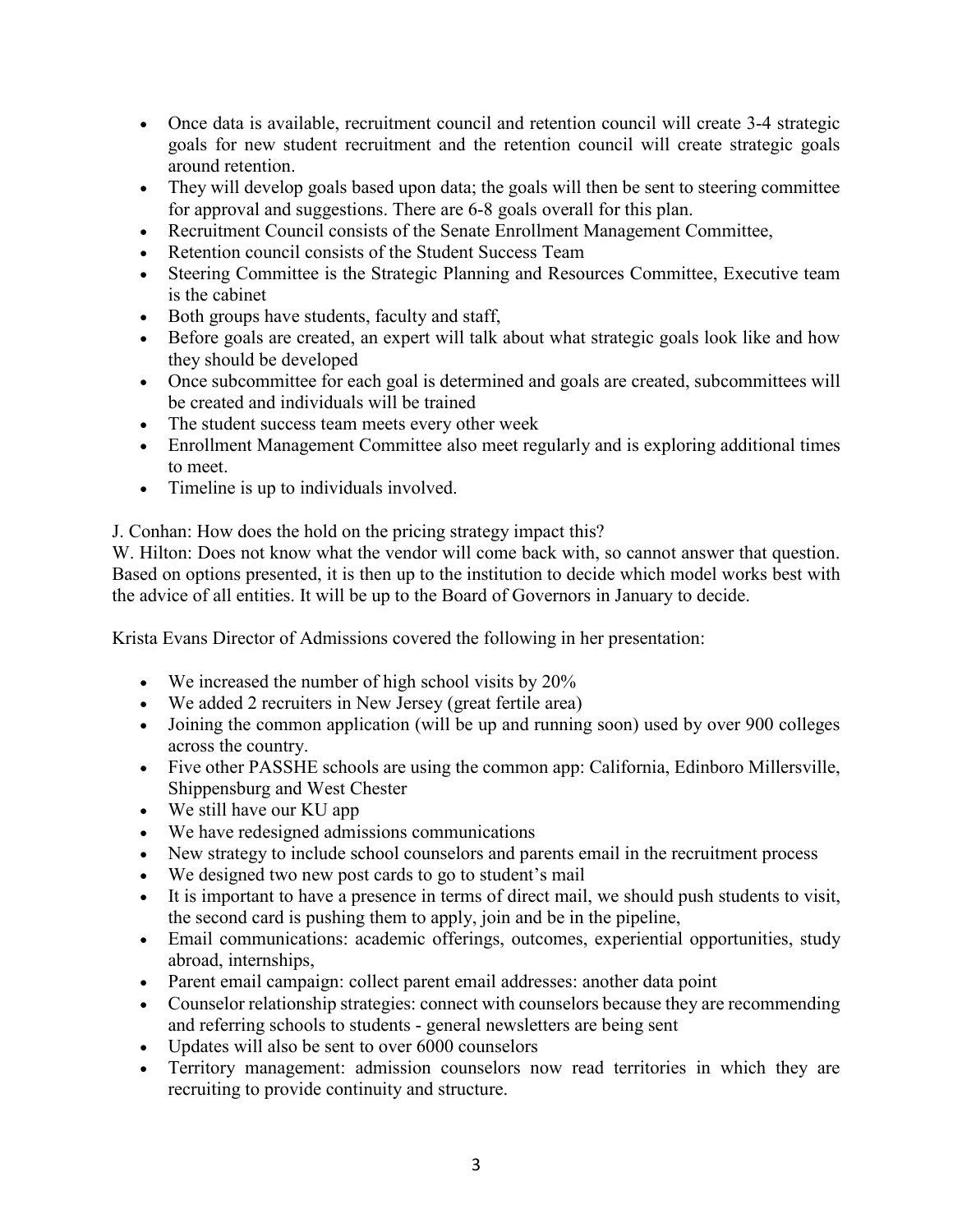- We are looking at proposing ideas for new student events: May 1st is the deadline to deposit (national deposit deadline), in the past we had a reception in April, this is too late in the cycle, we need to design something new that could be presented which would reach students earlier, present new opportunity, have a broad portfolio of the events, meet students where they are. We are now proposing February or March events, meet students where they are, allow students to sit in on classes.
- New relationship with Hobson's for email blasts. Naviance is a technology in high school guidance offices, overlay strategies, a way for us to have presence in schools and digitally market KU more effectively. It is important to get in touch with students sooner, as students are researching schools, both Hobson's and Naviance are instrumental in increasing our presence.
- Territories that counselors will be covering will be posted to the D2L site.

J Schlegel: What is the number one thing you need from faculty to support your efforts?

K. Evans: Communicate: faculty visiting high schools may not be ideal, staff are generalists and can be a better representative, support is needed but also communication is key.

E. Kraal: When thinking about accepted students' days, we should make sure faculty are present to showcase what we offer.

K Evans: Current open houses are fragmented. We need something that is more ideal: open morning session for general admission overview, students then go to respective colleges/department, broad portfolio of events is important. Current marketplace is a bit intimidating.

K Haynesworth: How do you know where to focus recruitment?

K Evans: Historical data drive a lot of decisions, we have bus trips that come to campus, schools reach out that are interested in visiting campus, we then circle back to make sure that students are recruited.

# **V. Approval of the Minutes from September 5, 2019**

S. Lem: Makes motion to approve September minutes.

M. Vaughn moves to approve September minutes with corrections, C. Killebrew seconds; all in favor of approving September minutes with corrections.

# **VI. Reports**

# **1. Senate President – S. Lem**

Final Exam Taskforce: Committee is working on a survey that would be circulated to all faculty based on final assessment.

Appointment Nomination and Election Committee: Jason Garcia, Valerie Reidout, Mario Cardozo. In November the floor will be opened for nominations for the Secretary and Vice President if you are thinking about serving.

Enrollment Management Guests

• Please watch Dr. Hilton and Ms. Evans' Enrollment Update during the Faculty and Staff Convocation and Celebration prior to the meeting.

• https://www.youtube.com/watch?time\_continue= $6&v=APe6w0z0F64 (10:30-27:30)$ Undergraduate Academic Forgiveness (ACA-055)

- Current policy requires student to be separated from KU for at least four years
- Enrollment Management Committee and ASPC are considering additional pathways for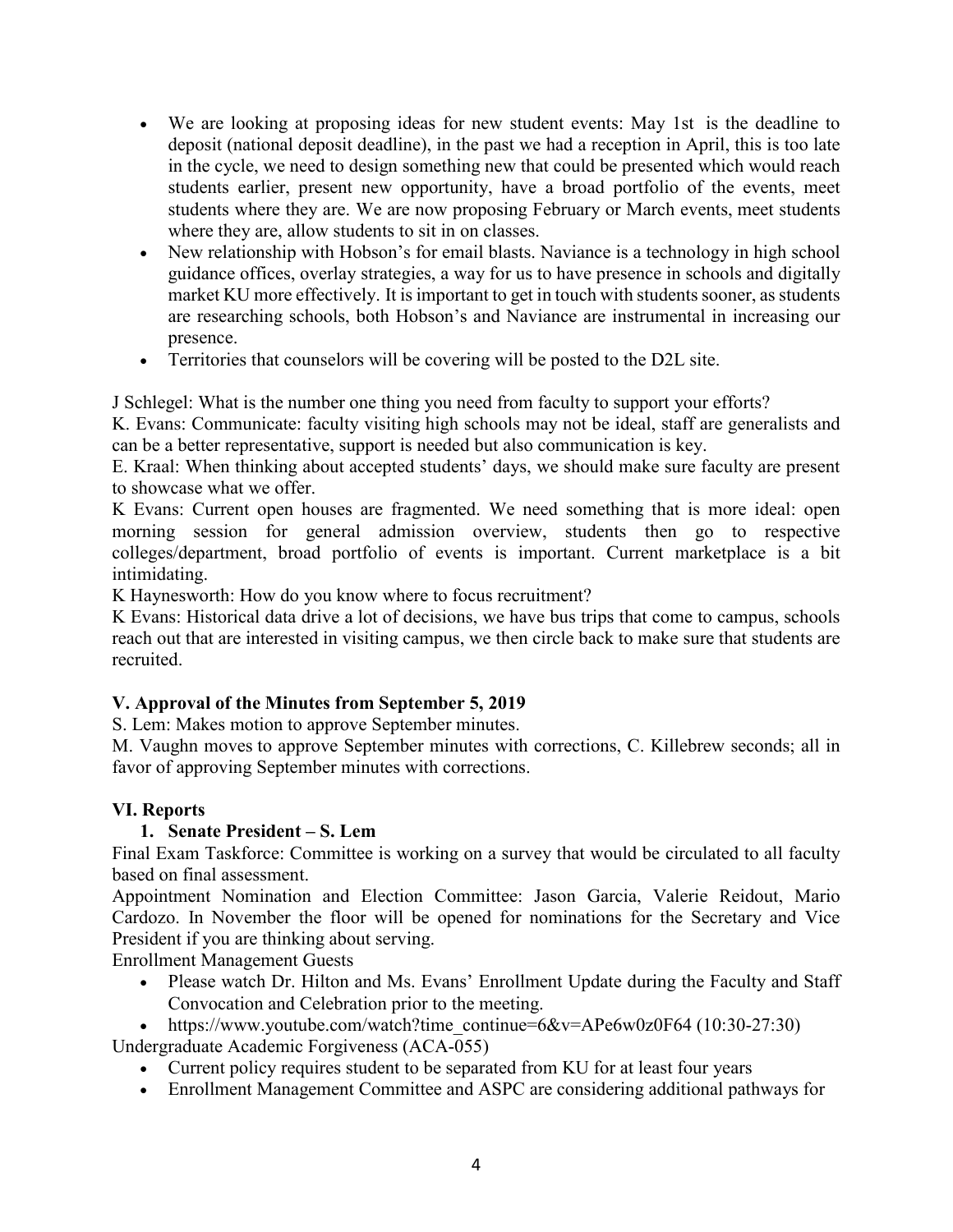- students to reset GPAs. Preliminary discussions include:
	- o Obtain an Associate's degree and return to KU
	- o First semester forgiveness

Early Warning (ACA-XXX)

- Divide early warning into two parts
- Resolution: encourage faculty to assess students and post feedback early in the semester
- Policy: Senate Exec & APSCUF-KU discussed a midterm grade reporting policy; is midterm too late in the semester to be useful for corrective behavior and intervention?

APSCUF-KU Counseling & Psychological Services Resolution

- Passed Rep Council; seeking endorsement from Senate and SGB Human Subjects Research (ACA-040)
	- Revised in compliance with new Federal guidelines

Pass/Fail Grading (ACA-013)

- ASPC revising to remove outdated general education language. ASPC asking for
- feedback from Senate on criteria (30 credits, GPA, etc).

Items in the Senate Pipeline

- Course Grading Undergraduate Students (ACA-048)
	- o Under consideration at ASPC (report due to Senate by December 2019)
- Final Examinations (ACA-025)
	- o Senate Ad Hoc Task Force, formed September 2019
- Academic Honesty Undergraduate Students (ACA-027) & Academic Honesty Graduate Students (ACA-087)
	- o Under revision at ASPC based on Senate feedback, September 2019
- Revision of the Senate Constitution
	- o Senate Ad Hoc Task Force, formed September 2019
- Consultation/Collaboration with PASSHE shared governance leaders (systemwide "Senate" discussions

# **2. Senate Vice President – A. Cordner**

I. Committee Positions

The Committee on Committee would like to present the following candidates for approval by the Senate body:

- Center for the Enhancement of Teaching Advisory Board: CVPA Representative—Soo Goh (8/2021)
- Institutional Climate Committee: At-Large Minority Faculty Member Representative— Juliana Svistova (8/2021)
- Honorary Degree Committee: At-Large Faculty Representative—Michelle Savescu (8/2021)

There will be further appointments coming in the November meeting.

S. Lem: We will approve ICC and HDC representatives; all in favor.

# II. Constitutional Task Force

The Constitutional Task Force is nearly complete. We are still looking for a professional staff representative. This member would preferably come from the Senate body, so we are looking for a volunteer. If no Senators are able to participate in the task force, suggestions of non-Senate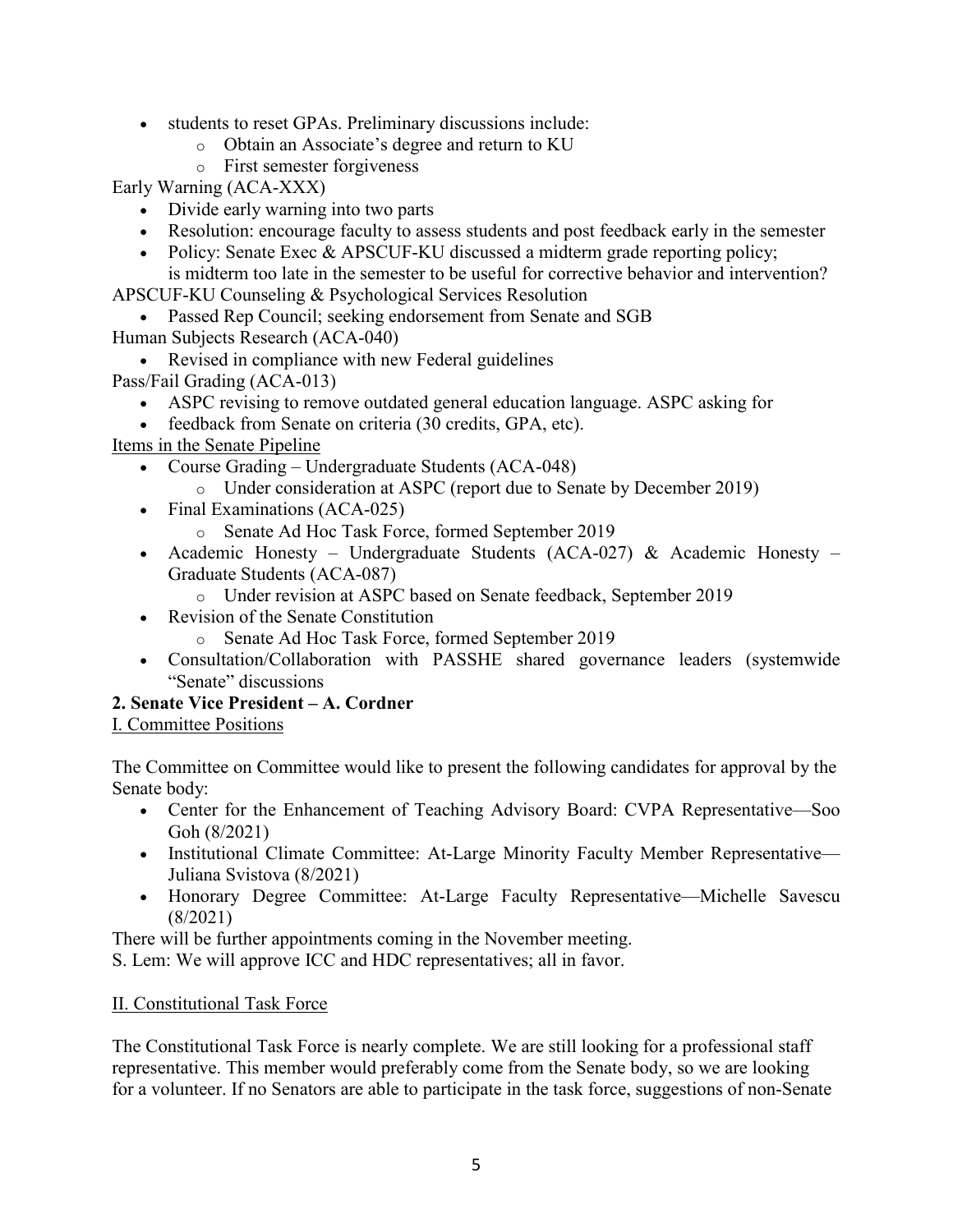staff persons who would be good members of the committee would be greatly appreciated.

# **3. Senate Secretary – M. John (no report)**

# **4. University President – K. Hawkinson**

- Dr. Hawkinson returned from speaking at the UN in NYC as a guest of the German Ambassador
- The German Ambassador visited the PA German Heritage Center and the Folk Festival when he last visited Kutztown so we were put on the list for special events
- The Ambassador mentioned KU in front of thousands of attendees
- German Ambassador will be coming back to KU to speak about the Fall of the Berlin Wall.
- Visited NYC Monday night, students performed in Carnigie Hall, 230 members of the public, paid high prices to see students perform
- We have hosted State System Presidents at in August, KU and its facilities were showcased,
- Trustees visited from Cheyney Westchester, Millersville, Shippensburg and KU, they were very impressed by our beautiful schools
- Board of Governors, Chancellor, State System individuals will be hosted in a couple weeks
- We completed some important construction, delighted for the opening of Keystone field, PA German library and archives will begin construction. KU will soon start work on a Mallet Percussion Center, and PA German Library and Research Center. These projects are funded by foundation money, actions of our student government and from generous donors.
- Last year the foundation raised 6.2 million dollars, 21 million dollars raised since 2016 and 4 million dollars just this year. They are getting ready to launch a comprehensive campaign.
- Hope faculty were at the convocation, state of the university address is listed on Presidents website.

# **5. University Provost – A. Zayaitz**

- All meetings about system redesign continue,
- Chancellor will make redesign announcements later this month,
- Accreditation visit for Computer Science and Information Technology programs are underway, we will know by summer 2020.
- Moving summer study abroad forward to Council of Trustees
- Total enrollment of 8199 reported in freeze file

# **6. Student Government Board – B. Hudak**

- Budget Packets Distributed by finance committee
- Packets are due Friday Oct. 18th for the 2020-2021 academic year
- Fourteen SGB members leaving tomorrow for Millersville University for conference
- Academic Success survey -1200 student responses
- House of Representatives Event Oct  $8th@7:00pm$  in this room
	- o Guidance for budget packets

Rally – KUAB – In place of pep rally (October 25th)

- various activities
- student organization
- presentation of homecoming court
- dance team and marching band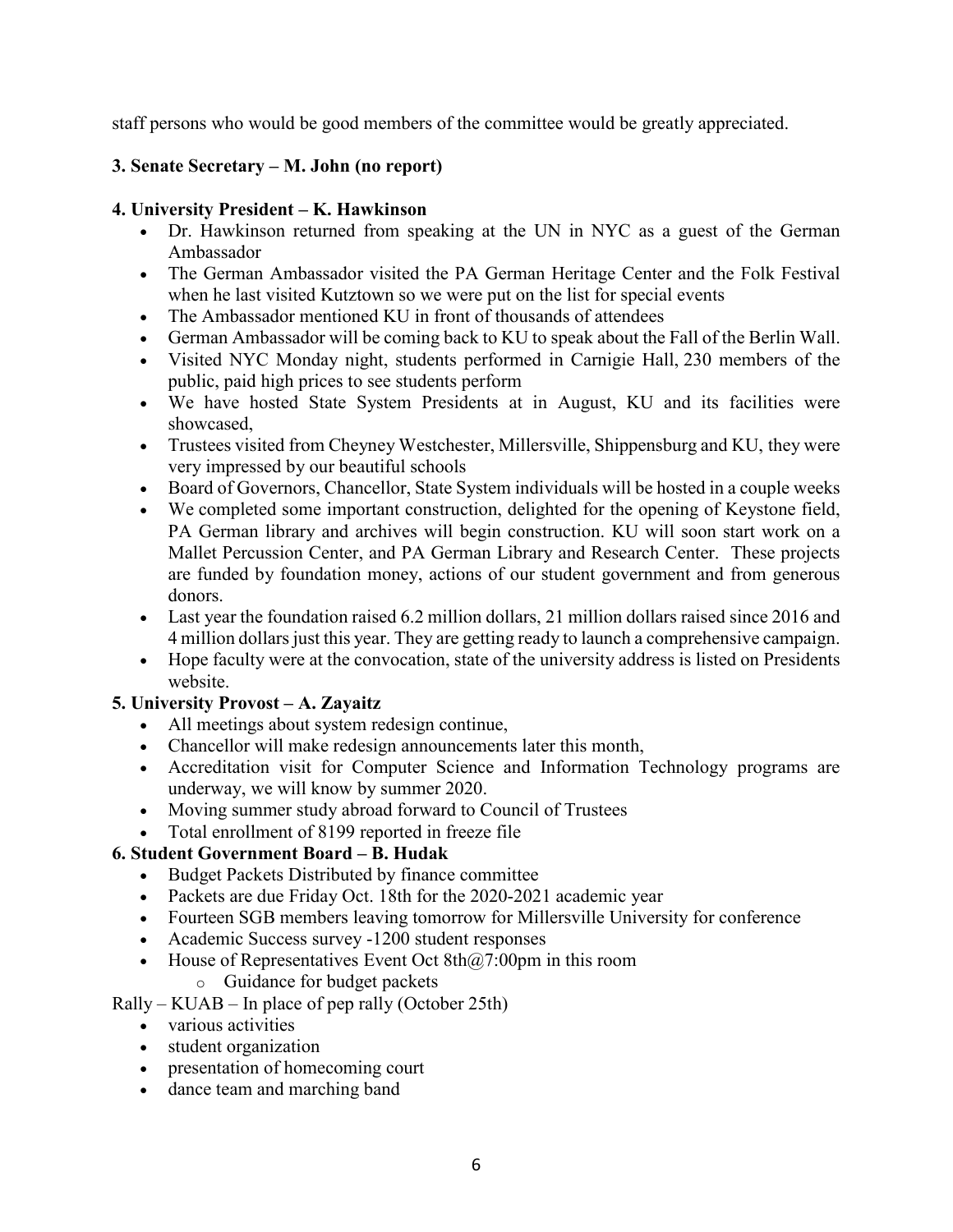• free food and t-shirt giveaways

# Planning for fall fest (27th)

- fall celebration of all aspects of KU student life
- 20 student organizations
- several student performers

# **7. Assessment Office – K. Rauch**

- Monday is deadline to apply for the CET faculty director position. This position is open to all full-time faculty and it starts in January 2020.
- The CET is hosting two important discussions on FYS: Tuesday October 8h at 11 AM in RL 22 and Thursday October 10 RL 22 Open forum for FYS. More information can be found in Moe Folk's email.
- Moe is starting a new initiative for open classrooms during homecoming.
	- o Eleven alumni signed up to attend open classrooms.
	- o About 24 faulty have invited students, alumni, faculty and administrators to attend their open classrooms the week of homecoming.
- Assessment day went very well, we are currently working on updates

# **8. Committee Reports - SPRC – E. Simpson**

E. Simpson: Strategic Planning and Resources Committee,

- Key to develop strategic plan is resources (money)
- Really critical that we have: enrollment, retention, completion, assessment
- Getting sub committees active again
- This was previously done without consultants under former KU president.
- Strategic Planning and Resources Committee should ask a lot of questions
- Classic problem: too many goals: process says you should do three goals, 3-5 are optimal, 3 goals are better than 5 goals

T. Wong: Do we put professional development and research into the strategic goals?

E. Simpson: More students have come to do research in the last 2 weeks than the last 5 years, students that are at risk will be prioritized, professional development is critical to development, students should be actively involved as a way to recruit.

J. Schlegel: Strategic Planning is only successful if there is good strategic process, how is this different from the SEM plan, are we duplicating?

E. Simpson: No duplication, we cannot duplicate the way we do things

J. Schlegel: We have not heard anything about mission and vision. Is our story going to change?

E. Simpson: We have a picture of what KU is, mission is something that is so similar, it is hard to differentiate, how do we do this? Branding process is critical to a university, marketing is very important, Higher Ed has one product-- educating the students,

J. Schlegel: We are all responsible for the mission; this is not an appropriate way to go

E. Simpson: Our mission is broad and generic, so we need a good Strategic Plan, then we can connect to that. It is hard to connect certain processes to our vision and mission; it then becomes watered down.

E. Simpson: PASSHE put measures out, that have been the classic measures from the 60s, they will have to be in some kind of Strategic Planning. Structure of the institution and PASSHE have not changed

D. Johnson: We hope that in our initiative language, we explicitly talk about our initiatives with diversity at KU as you revise these initiatives.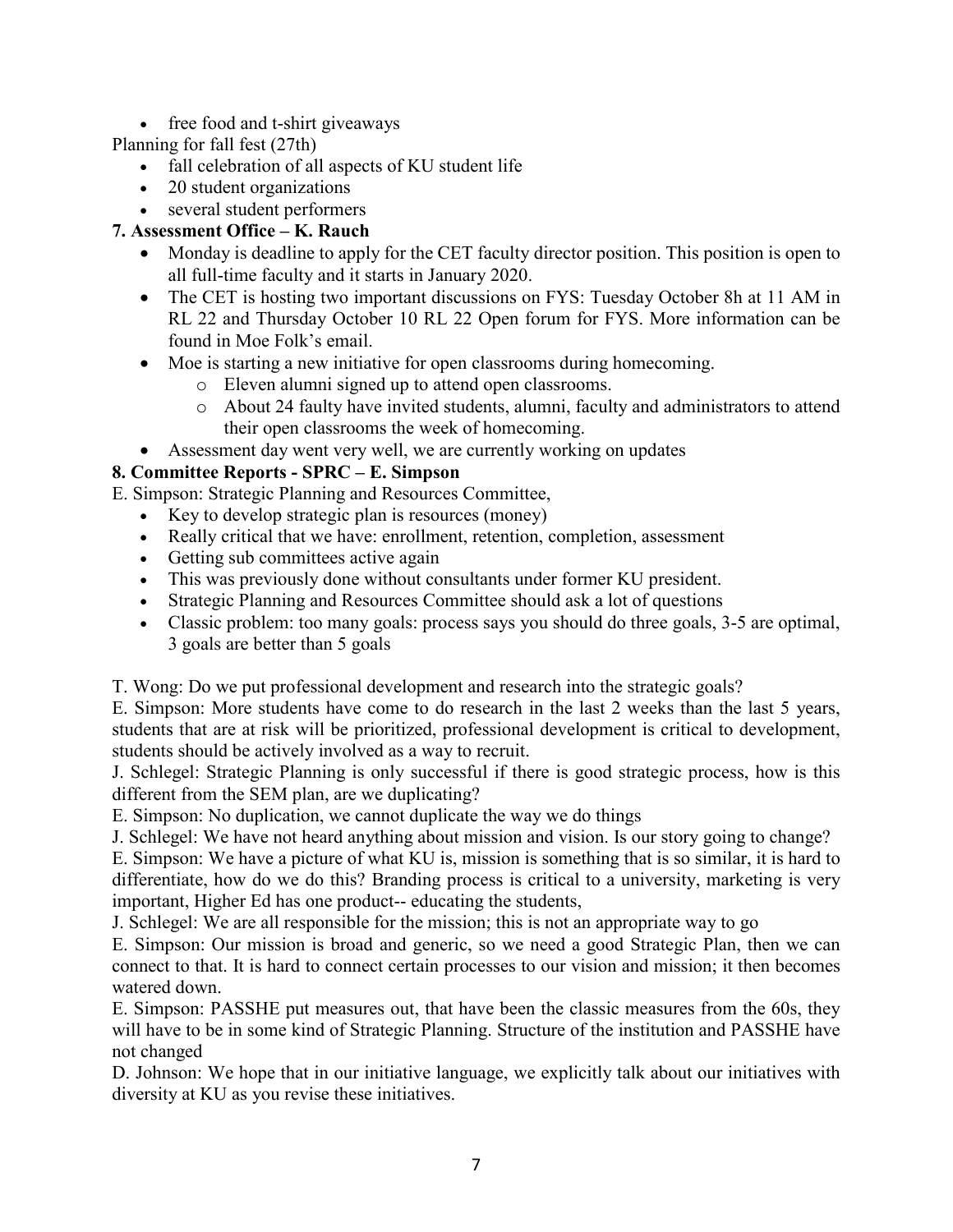E. Simpson: Yes, diversity is part of the measure

### **VII. Unfinished Business**

### **1. Undergraduate Academic Forgiveness (ACA-055) S. Lem**

- Many students struggle when they arrive at KU
- Under current policy, current students that do not perform well separate from the university for four years, before they can apply for a reset of GPA
- Committee is currently re-working this policy and we will be updated.

# **2. Early Warning (ACA-XXX) S. Lem**

- Senate Exec met with APSCUF-KU and discussed the following:
- Splitting early warning into a resolution
- Resolution: Faculty to provide feedback early in the semester
- Policy: How do we report? Midterm reporting is not early enough
- Three questions of interest for the body (open to feedback)
	- 1. Timing: how early in the semester should we do this?
	- 2. Which students should be reported on?
	- 3. What information should we report (grade, S, U,)

D. Johnson: Consult with A. Kirshman, she has access and speaks with colleagues. National literature is the third or fourth week.

T. Wong: Due to bad weather in Spring weeks five and six make sense. By that time, we will have around a third of the course completed and meaningful material should be covered

T. Wong: It is confusing to only report on a specific group, we should report on all students

E. Kraal: Who is the information reported to? Do advisors want to be informed? Looking at national research there are best practices, we should follow it.

### **VIII. New Business**

### **I. PostHumous Degrees**:

S. Lem: PostHumous degrees to be awarded to the following students:

- 1. Yanira Barona
- 2. Venessa Fisher
- 3. Sallie Redekop

K. Clair makes motion to award PostHumous degrees at Decembers' graduation, J. Garcia seconds; all in favor.

### **2. APSCUF-KU Counseling & Psychological Services Resolution**

S. Lem: President Hawkinson asked to say a few words before we begin discussion on this.

K. Hawkinson: Administration places high priority on the health of our students, students are the utmost importance to us. We did not know about the resolution, some of the misrepresentation could have been corrected and some of our own suggestions would have been added to improve services. A dispute between the union and administration, should be resolved through meet and discuss, Senate and SGB should not be new venues to replace meet and discuss - it is not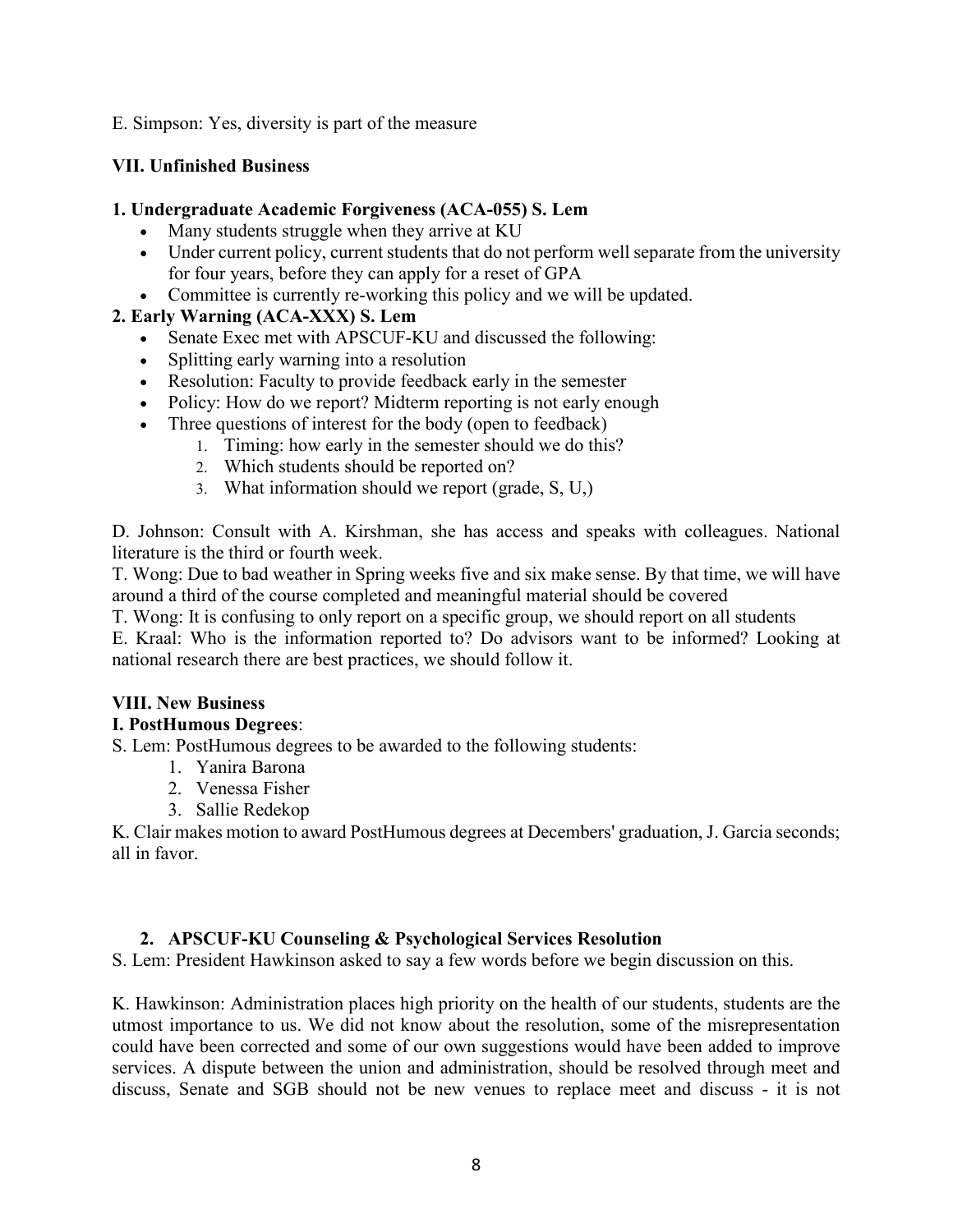appropriate to discuss issues at open meetings because much of the information is confidential and deals with personnel.

There are intense discussions going on in Harrisburg negotiating language that may resolve many of these issues, and we should wait until negotiations are completed. Resolutions should be referred to meet and discuss, or if Senate wants to have discussion, it should be referred to the Senate Executive Committee so we can talk about these issues in a confidential setting.

S. Lem: The resolution went through APSCUF, SGB now it is back at Senate. Motion to endorse, postpone or refer back to Senate Exec are all possibilities.

S. Mangold: We should table this discussion, refer to meet and discuss, and wait for PASSHE to resolve.

S. Lem: Motion to postpone the issue until Harrisburg makes a decision.

B. Hudak: Second

S. Lem: Discussions?

M. Gambone: This issue has been on meet and discuss for many years, meet and discuss has made recommendations, but discussions were rebuffed and dismissed. This is a community issue and should not be tabled. The current CBA negotiation does not talk about scope or service, nor does it talk about lines from the administration.

P. McLoughlin: Not for or against, APSCUF rep brought it up an issue of missing faculty in CPS or faculty being on leave. He feels confused and not comfortable to decide

M. Gambone: The position is vacated, we are asking to restore a tenure line that is 4.5 years old, it is part of meet and discuss from May to August.

K. Hawkinson: These are confidential issues. There are seven FTE positions in the Counseling Center that are filled, there are many personnel issues.

E. Kraal: Multiple faculty expressed support, expressing fear, feelings of helplessness. Department has asked to support this resolution we should do honor out of concern,

G. Sirrakos: If we wait on movement from state level, how does that relate to KU?

K. Hawkinson: State System and APSCUF are negotiating this issue. An agreement will come out within the coming months, issues are misrepresented, and incorrect. There is also a lot that is confidential and this setting is inappropriate.

J. Schlegel: I will be in favor of this motion only if ASCUF, Senate and Admin can have an emergency resolution, we cannot wait on contract. We can look for emergency funding, a third way to proceed.

S. Mangold: This problem is not unique to KU; this is happening in schools across the nation. A resolution suggests that we need to be held to best practices for therapy. People are expecting universities to have community counseling centers available to students at no cost. This is an unrealistic expectation. Due to faculty contract issues we are being held back which is ultimately hurting our students.

Garcia: Looking at other situations, if this body endorses this, does it open the door for other departments to come up with resolutions for their own staffing?

M. Gambone: Counseling faculty are unique among all faculty. The CBA does not address the real problem, this will not be addressed effectively in Harrisburg

P. McLoughlin: Could resolution be changed to include J. Schlegel's language (representatives from all entities come together and find temporary solution, creative alternative)? Pursue all the grants, all the initiatives that are out there.

S. Lem: Should we then amend the motion to refer this back to APSCUF KU?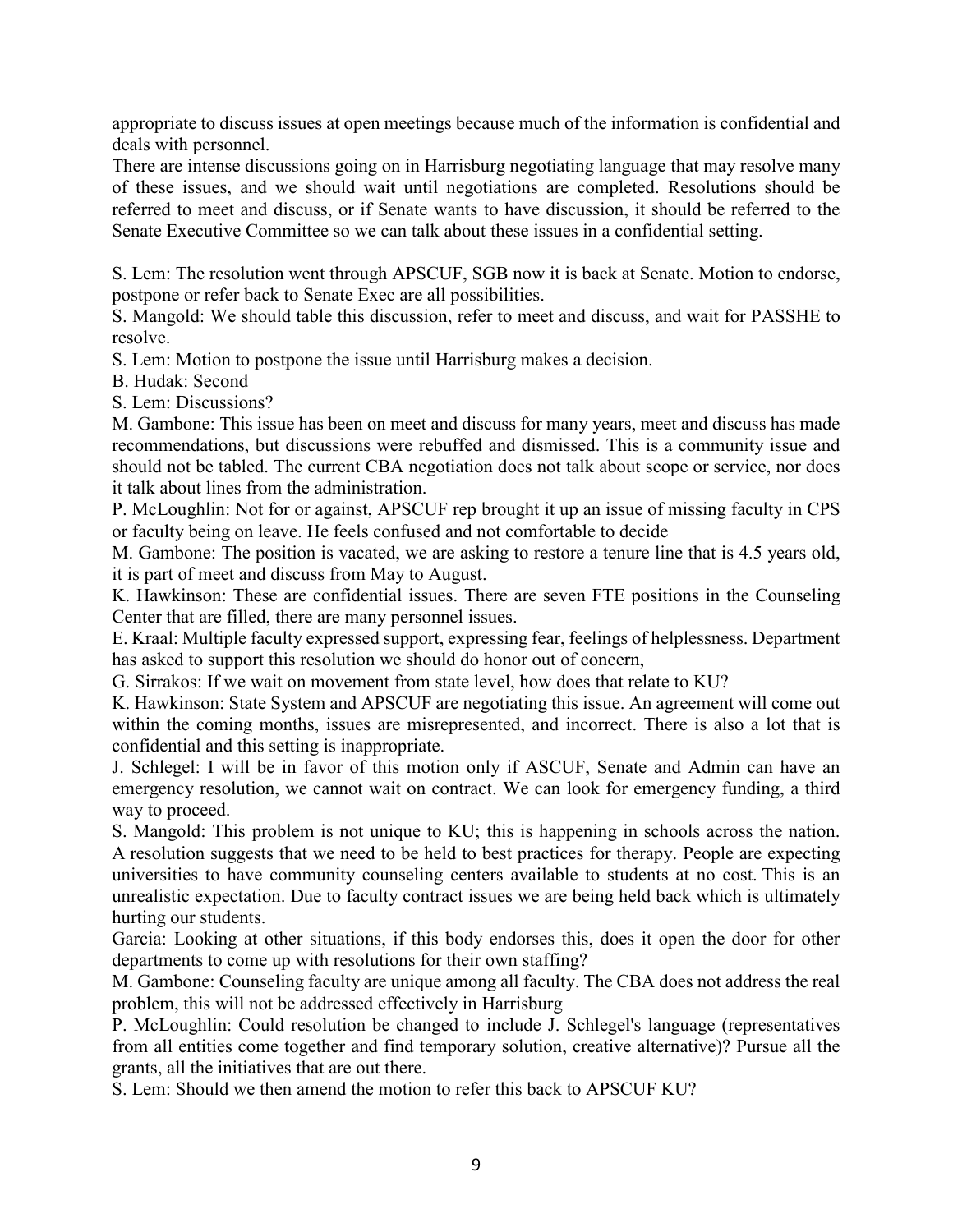D. Johnson: Unclear on what we are being asked to do with this motion. If we reworded this it may help. One suggestion: The Senate strongly recommends prioritizing if possible, the counseling services. What is the actual motion on the table?

S. Lem: Motion is to postpone an endorsement on the resolution until State System and APSCUF settle the new contract language for this particular issue

J. Conohan: Is there an agreement on what the problem is? Is the same problem being perceived by management and the union? We need an agreement on what the problem is. If this cannot occur, we should stick with the original motion

D. Johnson: Move to amend motion to refer to Senate Exec board who can get more information and clarification and bring back to the body. I do not feel comfortable voting for or against the motion

S. Lem: Motion to amend the current resolution and refer it back to Senate Executive Committee for clarification

J. Schlegel seconds.

S. Lem: Motion to amend the current resolution and refer it back to Senate Executive Committee for clarification, if there be no objection we will report back at the next meeting.

S. Lem: Discussions?

C. Sunsay: Concerned about students who need help now, can we take emergency measures?

S. Lem: This cannot be part of motion right now as it stands

G. Sirrakos: Whether we approve, not approve or amend, what is the next step?

S. Lem: If the resolution passes through the governing body it goes to President Hawkinson's desk

S. Lem: Motion to close the debate on the amendment, K. Clair seconds; all in favor of closing debate: 32 in favor, opposed: 0, abstentions: 3.

S. Lem: All in favor of voting on amendment to refer back to Senate Exec. for additional information to present to the body at the next meeting? 18 yes 5 no, 7 abstentions

S. Lem: Motion passes and has been amended

D. Johnson moves to close; there are no objections so we move to close the debate

S. Lem: Motion to refer to Senate Exec. for additional discussion before the next meeting: yes 24, 6 no, 6 abstentions, motion passes

S. Lem: We will take this amendment back to the Senate Executive Committee for clarification and will bring this back to the body.

# **3. Pass/Fail Grading – Undergraduate Students (ACA-013)**

S. Lem: This came out of ASP; they are soliciting Senate for feedback. Issue is that language refers to old old gen ed, ASP, cleaned up language.

S. Lem: Are GPA and credit level appropriate? Feedback solicited

K.Clair: 18 credits in a major seems excessive

A. Zayaitz: Clarifies that pass-fail can only be on general education courses

A. Vogel: How often does this happen?

T. Wong: Just a handful per semester

S. Lem: Grade D counts as no credit

A. Vogel: What are the motivations?

S. Lem: Further clarification will be provided.

# **IX. Good of the Order**